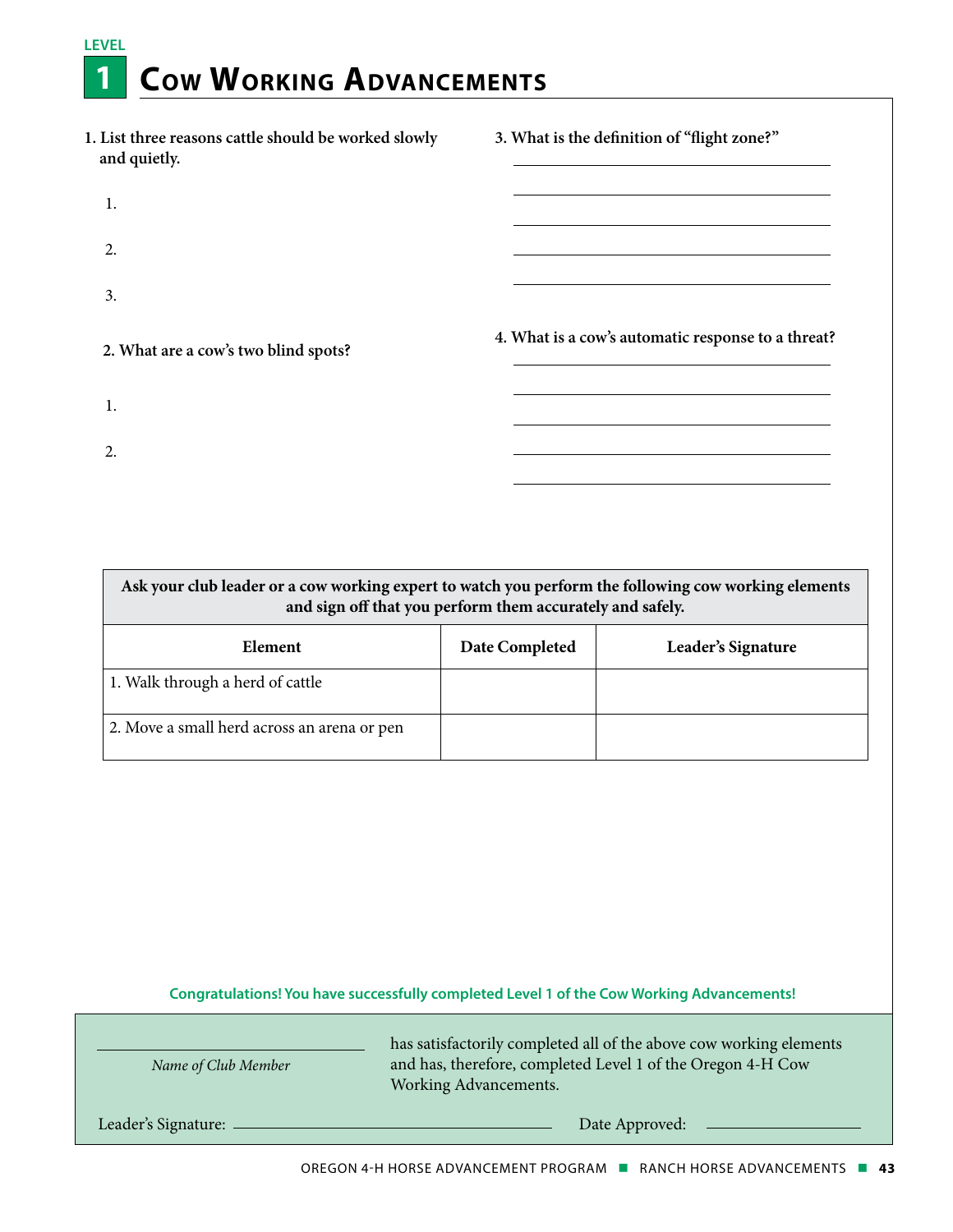## **LEVEL 2 Cow Working Advancements**

**1. What is the "point of balance"? How does it affect moving cattle?** 

 $\overline{a}$ 

- **2. Name three reasons it is bad to handle cattle roughly.** 
	- 1.
		-
	- 3.

2.

**Ask your club leader or a cow working expert to watch you perform the following cow working elements and sign off that you perform them accurately and safely.**

| Element                                                                                                                   | Date Completed | Leader's Signature |
|---------------------------------------------------------------------------------------------------------------------------|----------------|--------------------|
| 1. Hold a small herd in one location on a wall                                                                            |                |                    |
| 2. Separate two random cattle from a herd                                                                                 |                |                    |
| 3. Move one calf out of a herd to a designated<br>area, hold it for a short time, and then release<br>it back to the herd |                |                    |

**Congratulations! You have successfully completed Level 2 of the Cow Working Advancements!**

| Name of Club Member | has satisfactorily completed all of the above cow working elements<br>and has, therefore, completed Level 2 of the Oregon 4-H Cow<br>Working Advancements. |
|---------------------|------------------------------------------------------------------------------------------------------------------------------------------------------------|
| Leader's Signature: | Date Approved:                                                                                                                                             |